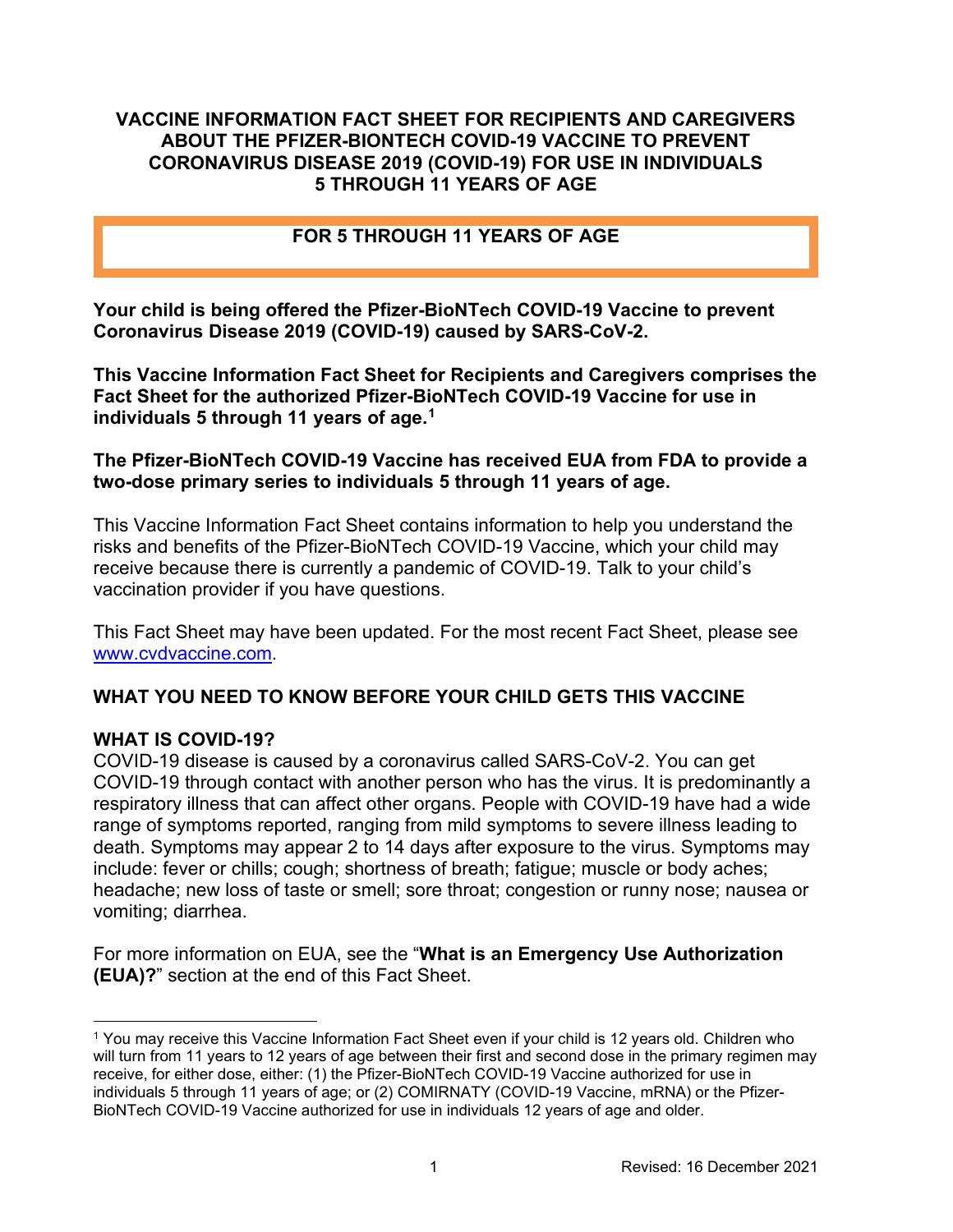### **WHAT SHOULD YOU MENTION TO YOUR CHILD'S VACCINATION PROVIDER BEFORE YOUR CHILD GETS THE VACCINE?**

**Tell the vaccination provider about all of your child's medical conditions, including if your child:**

- has any allergies
- has had myocarditis (inflammation of the heart muscle) or pericarditis (inflammation of the lining outside the heart)
- has a fever
- has a bleeding disorder or is on a blood thinner
- is immunocompromised or is on a medicine that affects your child's immune system
- is pregnant
- is breastfeeding
- has received another COVID-19 vaccine
- has ever fainted in association with an injection

# **HOW IS THE VACCINE GIVEN?**

The Pfizer-BioNTech COVID-19 Vaccine will be given to your child as an injection into the muscle.

The vaccine is administered as a 2-dose series, 3 weeks apart. The vaccine may not protect everyone.

# **WHO SHOULD NOT GET THE VACCINE?**

Your child should not get the vaccine if your child:

- had a severe allergic reaction after a previous dose of this vaccine
- had a severe allergic reaction to any ingredient of this vaccine.

# **WHAT ARE THE INGREDIENTS IN THE VACCINE?**

The vaccine includes the following ingredients: mRNA, lipids ((4 hydroxybutyl)azanediyl)bis(hexane-6,1-diyl)bis(2-hexyldecanoate), 2 [(polyethylene glycol)-2000]-N,N-ditetradecylacetamide, 1,2-Distearoyl-sn-glycero-3-phosphocholine, and cholesterol), tromethamine, tromethamine hydrochloride, sucrose, and sodium chloride.

# **HAS THE VACCINE BEEN USED BEFORE?**

Millions of individuals 12 years of age and older have received the Pfizer-BioNTech COVID-19 Vaccine under EUA since December 11, 2020. In a clinical trial, approximately 3,100 individuals 5 through 11 years of age have received at least 1 dose of Pfizer-BioNTech COVID-19 Vaccine. In other clinical trials, approximately 23,000 individuals 12 years of age and older have received at least 1 dose of the vaccine. The vaccine that is authorized for use in children 5 through 11 years of age includes the same mRNA and lipids but different inactive ingredients compared to the vaccine that has been used under EUA in individuals 12 years of age and older and that has been studied in clinical trials. The use of the different inactive ingredients helps stabilize the vaccine under refrigerated temperatures and the formulation can be readily prepared to deliver appropriate doses to the 5 through 11 year-old population.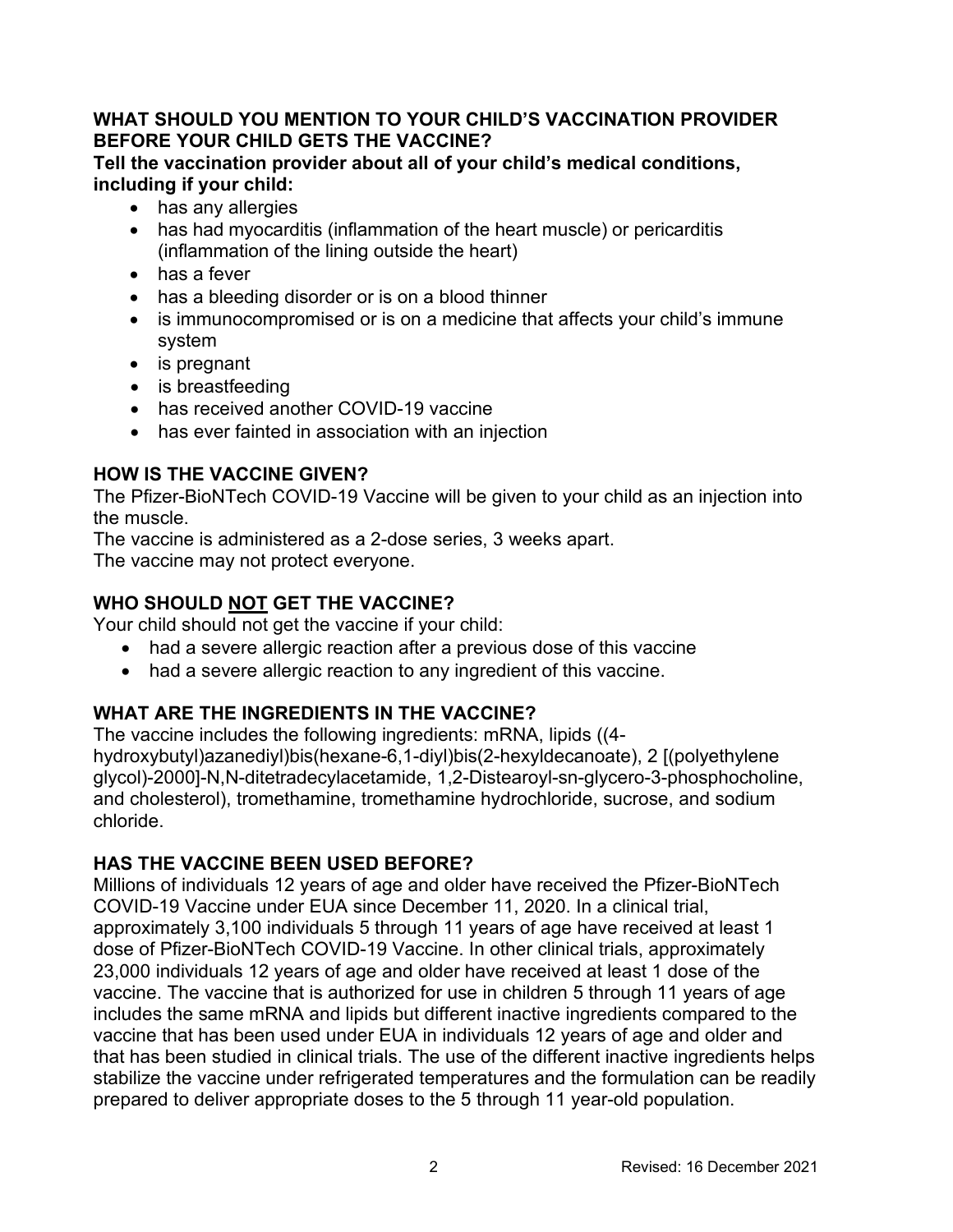# **WHAT ARE THE BENEFITS OF THE VACCINE?**

The vaccine has been shown to prevent COVID-19.

The duration of protection against COVID-19 is currently unknown.

# **WHAT ARE THE RISKS OF THE VACCINE?**

There is a remote chance that the vaccine could cause a severe allergic reaction. A severe allergic reaction would usually occur within a few minutes to one hour after getting a dose of the vaccine. For this reason, your child's vaccination provider may ask your child to stay at the place where your child received the vaccine for monitoring after vaccination. Signs of a severe allergic reaction can include:

- Difficulty breathing
- Swelling of the face and throat
- A fast heartbeat
- A bad rash all over the body
- Dizziness and weakness

Myocarditis (inflammation of the heart muscle) and pericarditis (inflammation of the lining outside the heart) have occurred in some people who have received the vaccine. In most of these people, symptoms began within a few days following receipt of the second dose of vaccine. The chance of having this occur is very low. You should seek medical attention right away if your child has any of the following symptoms after receiving the vaccine:

- Chest pain
- Shortness of breath
- Feelings of having a fast-beating, fluttering, or pounding heart

Side effects that have been reported with the vaccine include:

- severe allergic reactions
- non-severe allergic reactions such as rash, itching, hives, or swelling of the face
- myocarditis (inflammation of the heart muscle)
- pericarditis (inflammation of the lining outside the heart)
- injection site pain
- tiredness
- headache
- muscle pain
- chills
- joint pain
- fever
- injection site swelling
- injection site redness
- nausea
- feeling unwell
- swollen lymph nodes (lymphadenopathy)
- decreased appetite
- diarrhea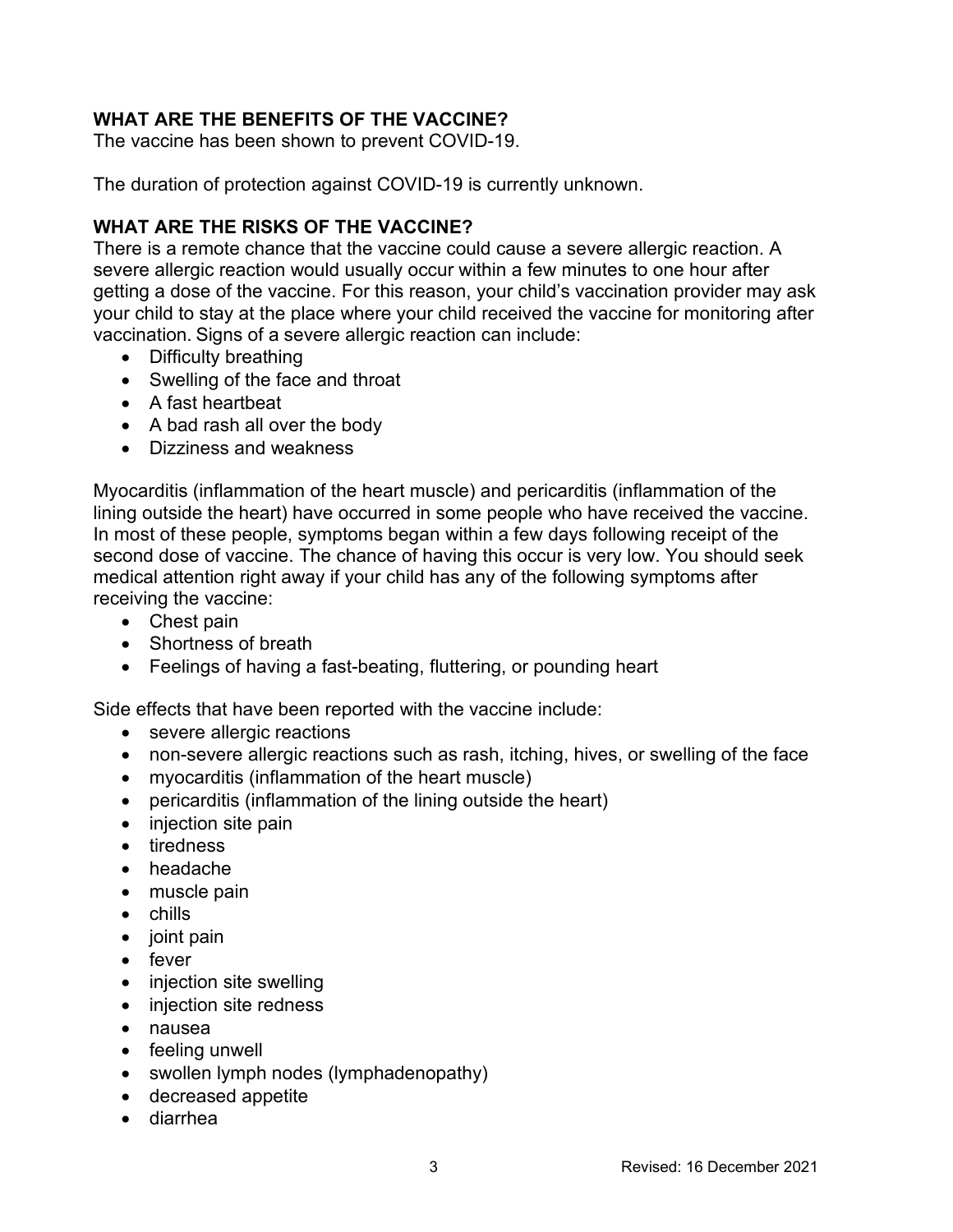- vomiting
- arm pain
- fainting in association with injection of the vaccine

These may not be all the possible side effects of the vaccine. Serious and unexpected side effects may occur. The possible side effects of the vaccine are still being studied in clinical trials.

# **WHAT SHOULD I DO ABOUT SIDE EFFECTS?**

If your child experiences a severe allergic reaction, call 9-1-1, or go to the nearest hospital.

Call the vaccination provider or your child's healthcare provider if your child has any side effects that bother your child or do not go away.

Report vaccine side effects to FDA/CDC Vaccine Adverse Event Reporting System (VAERS). The VAERS toll-free number is 1-800-822-7967 or report online to [https://vaers.hhs.gov/reportevent.html.](https://vaers.hhs.gov/reportevent.html) Please include "Pfizer-BioNTech COVID-19 Vaccine EUA" in the first line of box #18 of the report form.

In addition, you can report side effects to Pfizer Inc. at the contact information provided below.

| Website                       | <b>Fax number</b> | Telephone number |
|-------------------------------|-------------------|------------------|
| www.pfizersafetyreporting.com | 1-866-635-8337    | 1-800-438-1985   |

You may also be given an option to enroll in v-safe. V-safe is a new voluntary smartphone-based tool that uses text messaging and web surveys to check in with people who have been vaccinated to identify potential side effects after COVID-19 vaccination. V-safe asks questions that help CDC monitor the safety of COVID-19 vaccines. V-safe also provides second-dose reminders if needed and live telephone follow-up by CDC if participants report a significant health impact following COVID-19 vaccination. For more information on how to sign up, visit: [www.cdc.gov/vsafe.](https://urldefense.proofpoint.com/v2/url?u=http-3A__www.cdc.gov_vsafe&d=DwMF-g&c=UE1eNsedaKncO0Yl_u8bfw&r=iggimxFo1bnCoTNHtFHht7zBjWLmMD5xyYOHusHEMRA&m=NUusRcDWxrAYwskpVPikFjIp1YMB1upPlqmEqHLqywo&s=ZgZDg3kpZyGQV82QCF-MKAMdQ9UDWQqf3K-6eMVizRE&e=)

### **WHAT IF I DECIDE NOT TO HAVE MY CHILD GET THE PFIZER-BIONTECH COVID-19 VACCINE?**

Under the EUA, there is an option to accept or refuse receiving the vaccine. Should you decide for your child not to receive it, it will not change your child's standard medical care.

# **ARE OTHER CHOICES AVAILABLE FOR PREVENTING COVID-19 BESIDES PFIZER-BIONTECH COVID-19 VACCINE?**

For children 5 through 11 years of age, there are no other COVID-19 vaccines available under Emergency Use Authorization and there are no approved COVID-19 vaccines.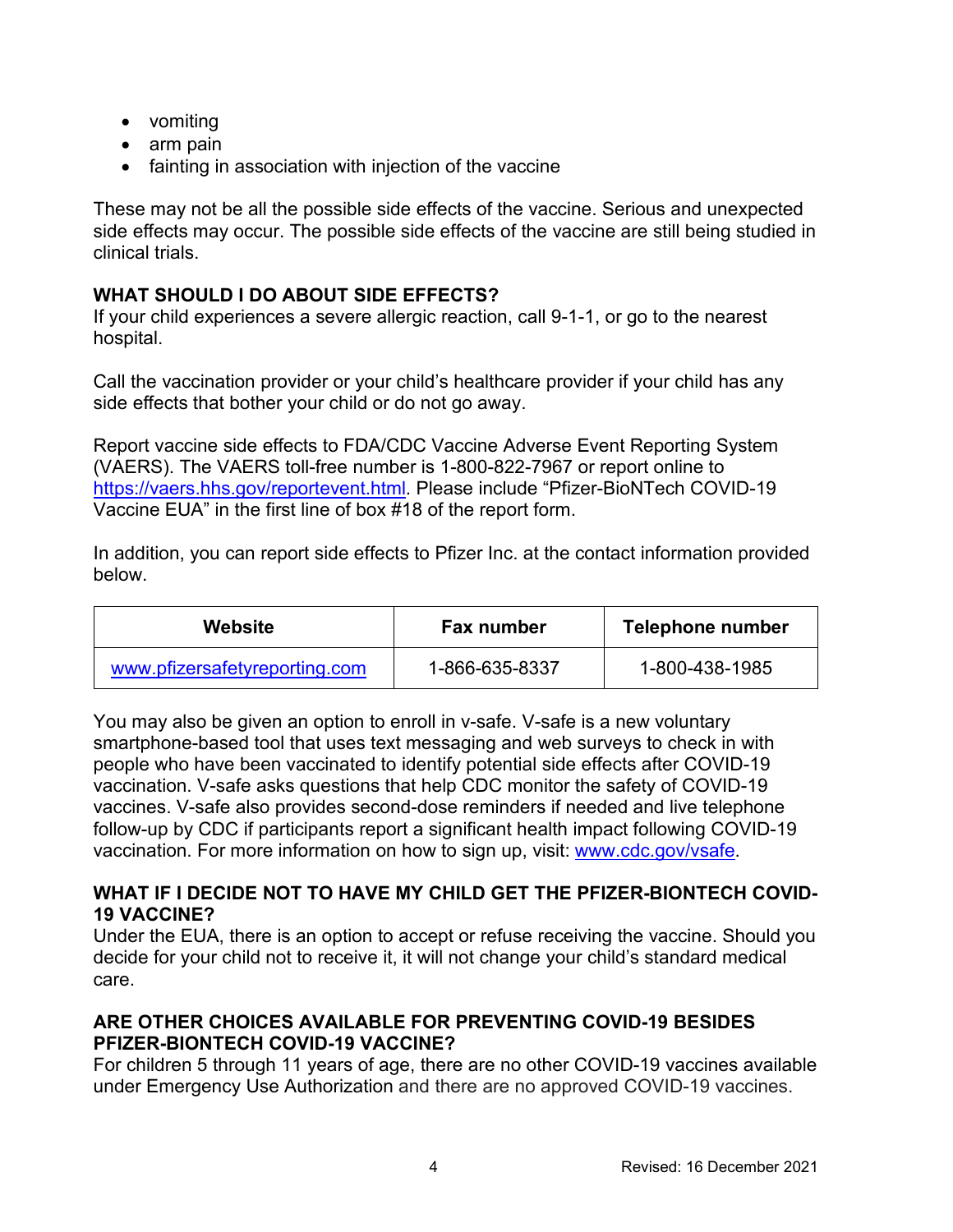### **CAN MY CHILD RECEIVE THE PFIZER-BIONTECH COVID-19 VACCINE AT THE SAME TIME AS OTHER VACCINES?**

Data have not yet been submitted to FDA on administration of the Pfizer-BioNTech COVID-19 Vaccine at the same time with other vaccines. If you are considering to have your child receive the Pfizer-BioNTech COVID-19 Vaccine with other vaccines, discuss the options with your child's healthcare provider.

### **WHAT ABOUT PREGNANCY OR BREASTFEEDING?**

If your child is pregnant or breastfeeding, discuss the options with your healthcare provider.

# **WILL THE VACCINE GIVE MY CHILD COVID-19?**

No. The vaccine does not contain SARS-CoV-2 and cannot give your child COVID-19.

#### **KEEP YOUR CHILD'S VACCINATION CARD**

When your child gets the first dose, you will get a vaccination card to show when to return for your child's next dose(s) of the vaccine. Remember to bring the card when your child returns.

### **ADDITIONAL INFORMATION**

If you have questions, visit the website or call the telephone number provided below.

To access the most recent Fact Sheets, please scan the QR code provided below.

| <b>Global website</b> | <b>Telephone number</b>              |
|-----------------------|--------------------------------------|
| www.cvdvaccine.com    |                                      |
|                       | 1-877-829-2619<br>$(1-877-VAX-CO19)$ |

#### **HOW CAN I LEARN MORE?**

- Ask the vaccination provider.
- Visit CDC at [https://www.cdc.gov/coronavirus/2019-ncov/index.html.](https://www.cdc.gov/coronavirus/2019-ncov/index.html)
- Visit FDA at [https://www.fda.gov/emergency-preparedness-and-response/mcm](https://www.fda.gov/emergency-preparedness-and-response/mcm-legal-regulatory-and-policy-framework/emergency-use-authorization)[legal-regulatory-and-policy-framework/emergency-use-authorization.](https://www.fda.gov/emergency-preparedness-and-response/mcm-legal-regulatory-and-policy-framework/emergency-use-authorization)
- Contact your local or state public health department.

# **WHERE WILL MY CHILD'S VACCINATION INFORMATION BE RECORDED?**

The vaccination provider may include your child's vaccination information in your state/local jurisdiction's Immunization Information System (IIS) or other designated system. This will ensure that your child receives the same vaccine when your child returns for the second dose. For more information about IISs visit: <https://www.cdc.gov/vaccines/programs/iis/about.html>.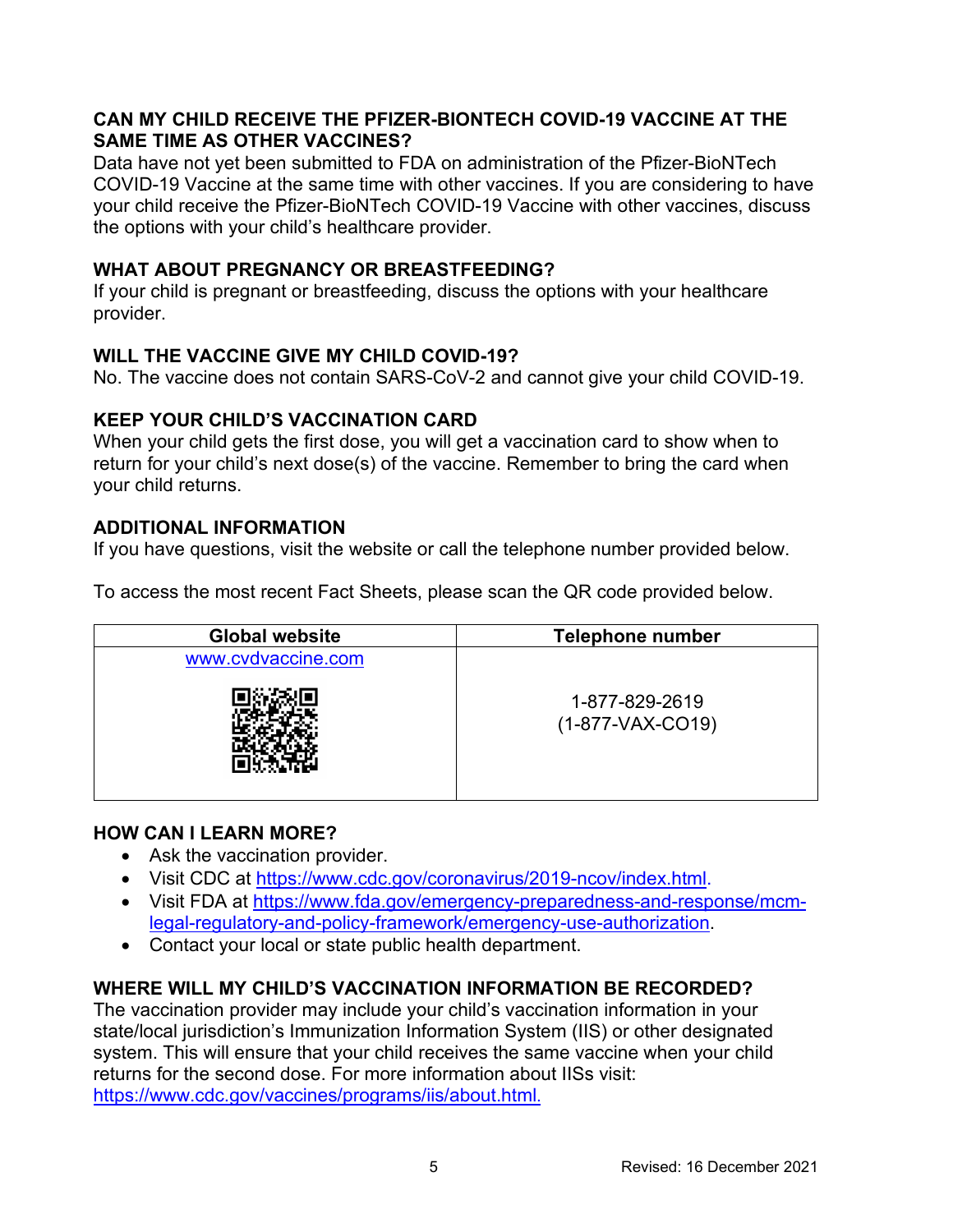# **CAN I BE CHARGED AN ADMINISTRATION FEE FOR RECEIPT OF THE COVID-19 VACCINE?**

No. At this time, the provider cannot charge you for a vaccine dose and you cannot be charged an out-of-pocket vaccine administration fee or any other fee if only receiving a COVID-19 vaccination. However, vaccination providers may seek appropriate reimbursement from a program or plan that covers COVID-19 vaccine administration fees for the vaccine recipient (private insurance, Medicare, Medicaid, Health Resources & Services Administration [HRSA] COVID-19 Uninsured Program for noninsured recipients).

# **WHERE CAN I REPORT CASES OF SUSPECTED FRAUD?**

Individuals becoming aware of any potential violations of the CDC COVID-19 Vaccination Program requirements are encouraged to report them to the Office of the Inspector General, U.S. Department of Health and Human Services, at 1-800-HHS-TIPS or [https://TIPS.HHS.GOV.](https://tips.hhs.gov/)

### **WHAT IS THE COUNTERMEASURES INJURY COMPENSATION PROGRAM?**

The Countermeasures Injury Compensation Program (CICP) is a federal program that may help pay for costs of medical care and other specific expenses of certain people who have been seriously injured by certain medicines or vaccines, including this vaccine. Generally, a claim must be submitted to the CICP within one (1) year from the date of receiving the vaccine. To learn more about this program, visit [www.hrsa.gov/cicp/](http://www.hrsa.gov/cicp/) or call 1-855-266-2427.

# **WHAT IS AN EMERGENCY USE AUTHORIZATION (EUA)?**

An Emergency Use Authorization (EUA) is a mechanism to facilitate the availability and use of medical products, including vaccines, during public health emergencies, such as the current COVID-19 pandemic. An EUA is supported by a Secretary of Health and Human Services (HHS) declaration that circumstances exist to justify the emergency use of drugs and biological products during the COVID-19 pandemic.

The FDA may issue an EUA when certain criteria are met, which includes that there are no adequate, approved, available alternatives. In addition, the FDA decision is based on the totality of scientific evidence available showing that the product may be effective to prevent COVID-19 during the COVID-19 pandemic and that the known and potential benefits of the product outweigh the known and potential risks of the product. All of these criteria must be met to allow for the product to be used in the treatment of patients during the COVID-19 pandemic.